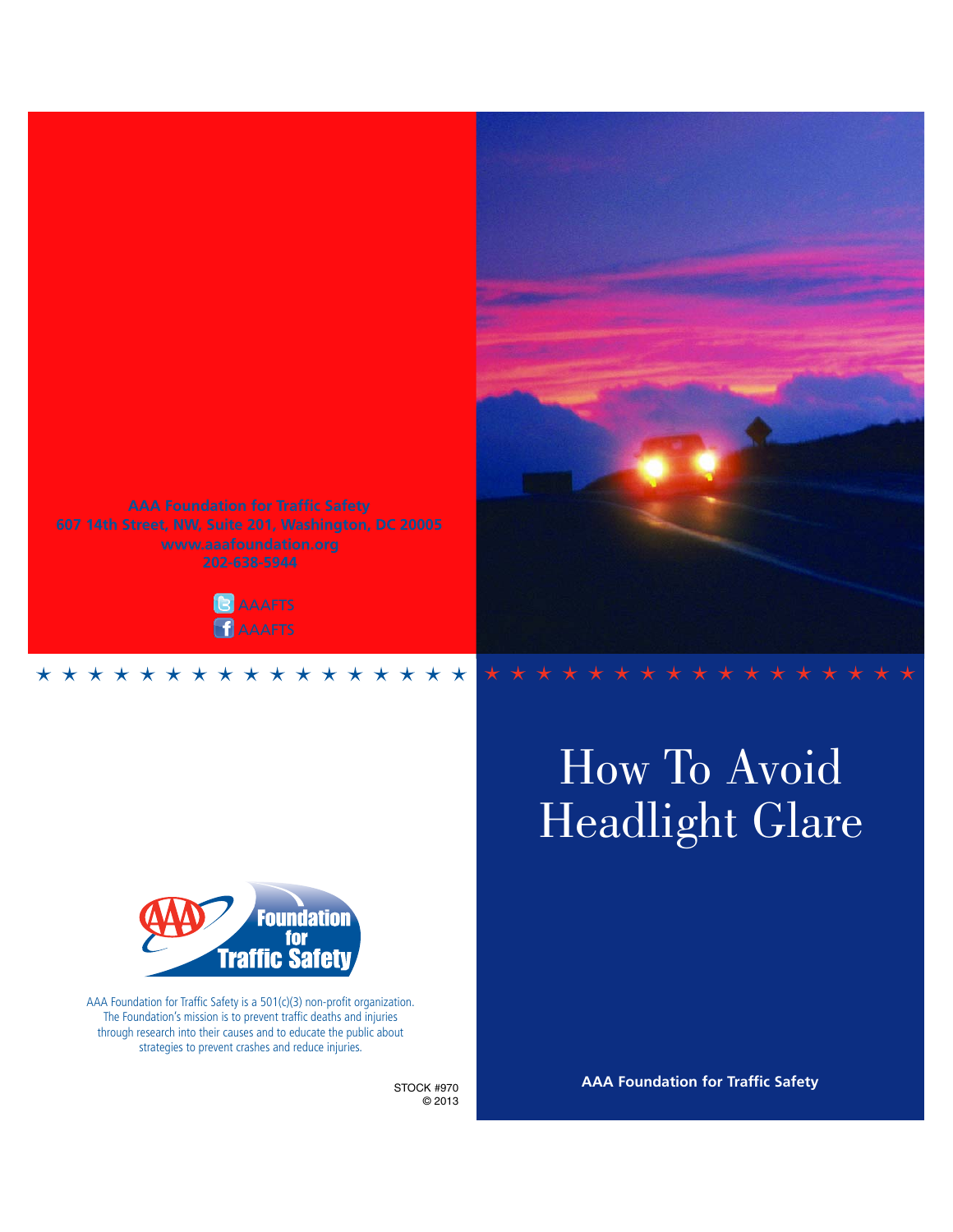

If bright headlights and glare bother you when you drive at night, you're not alone. But you don't need to continue to suffer. With the right strategies, the right driving techniques, and the right equipment, you can learn how to handle nighttime glare with confidence.

## **New Lights, Old Problems**

Drivers have been complaining about glare ever since electric headlights began replacing oil lamps on automobiles more than 100 years ago. So why does glare seem to have grown worse? The answer involves technology, automotive design, and demographics.

## **Extra Lights**

Many vehicles now sport fog lamps or other auxiliary lights in front. Ideally, fog lamps cast a low, broad beam to reduce "back-scatter" from the vehicle's headlights when water droplets hang in the air. They're intended to improve a driver's ability to see in foggy, misty, or hazy conditions. However, when they're aimed improperly or used on clear nights, they can annoy other drivers.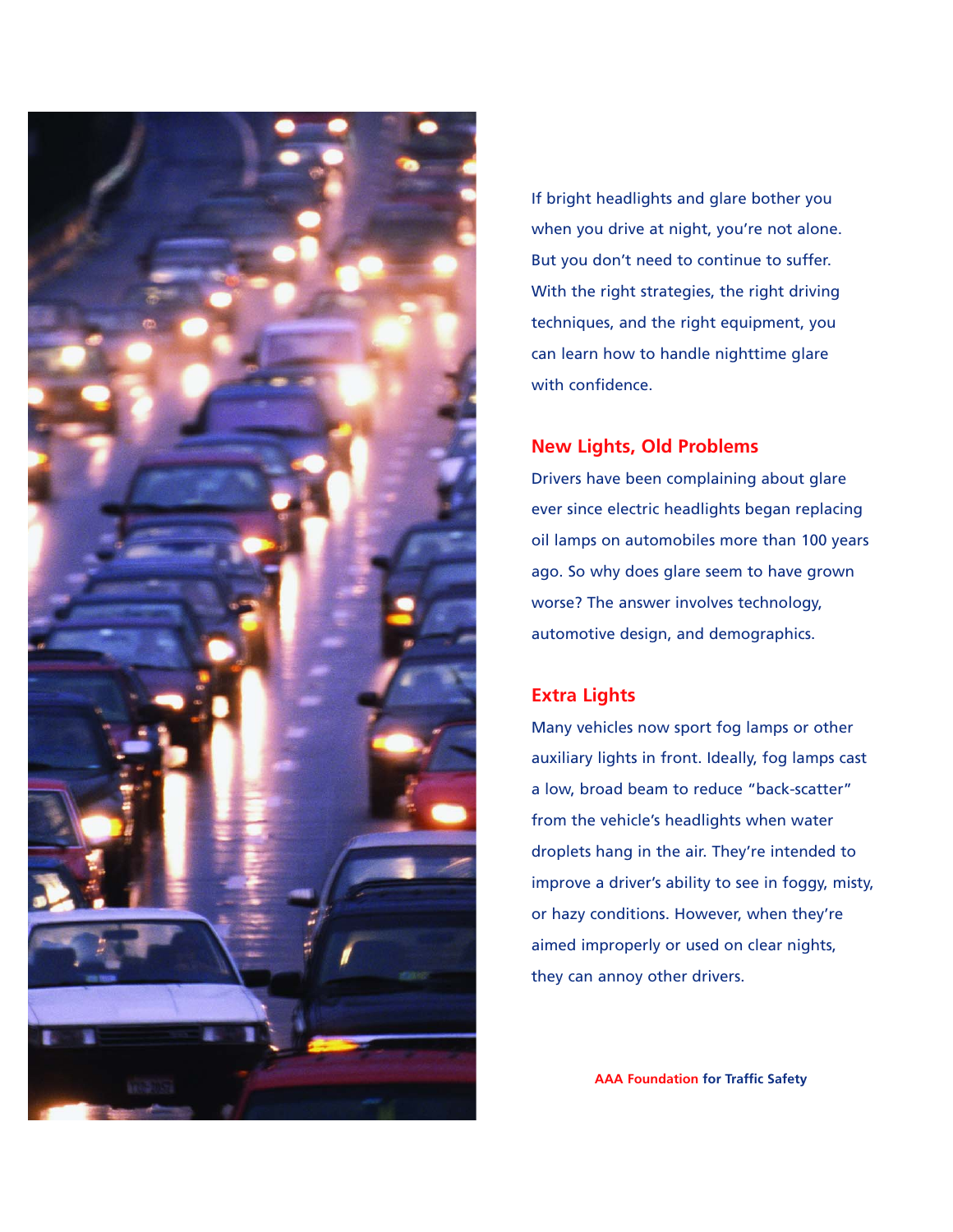## **High-Intensity Discharge (HID) Lights** Introduced in Europe in 1996, HID lights are showing up on more cars in the United States, especially upscale models. Unlike conventional bulbs, HID headlights don't have filaments. Instead, they use a high voltage electrical arc to ionize xenon gas and make it glow. HID lights emit twice the light of halogen headlamps, but also produce a blue-white light. Other headlights look yellow by comparison.

Whether you love HID lights or hate them depends on which side of the light you're on. Drivers with HID lights swear by them, while other drivers swear at them. Many motorists who are faced with HID lights find the amount of light and its blue-white quality blinding. In fact, a Foundation study surveyed drivers whose cars were equipped with HID headlights to determine how much glare their headlamps were causing for other drivers, and nearly 1 in 5 reported at least occasionally receiving high beam flashes from other drivers. The type of headlamp light source (HID vs. non-HID) was a significant predictor of receiving high beam flashes.



## **Higher Lights**

Although no headlights can exceed the 54-inch height limit set by federal safety standards, many larger vehicles - such as light trucks and sport utility vehicles (SUVs) - ride higher than cars. As a result their headlights often ride higher, too, leading to many complaints from car drivers that the lights on SUVs and pickup trucks shine directly into their eyes.

## **Off-Kilter Lights**

Headlights pointed as little as one degree too high can make a huge difference to oncoming drivers. Misaimed beams also don't cast as much light on the road, where it is most needed. Unfortunately, studies show that almost half of the vehicles in states that require regular inspections had at least one improperly aimed headlight. And, vehicles more than five years old are twice as likely to have off-kilter headlights as new ones.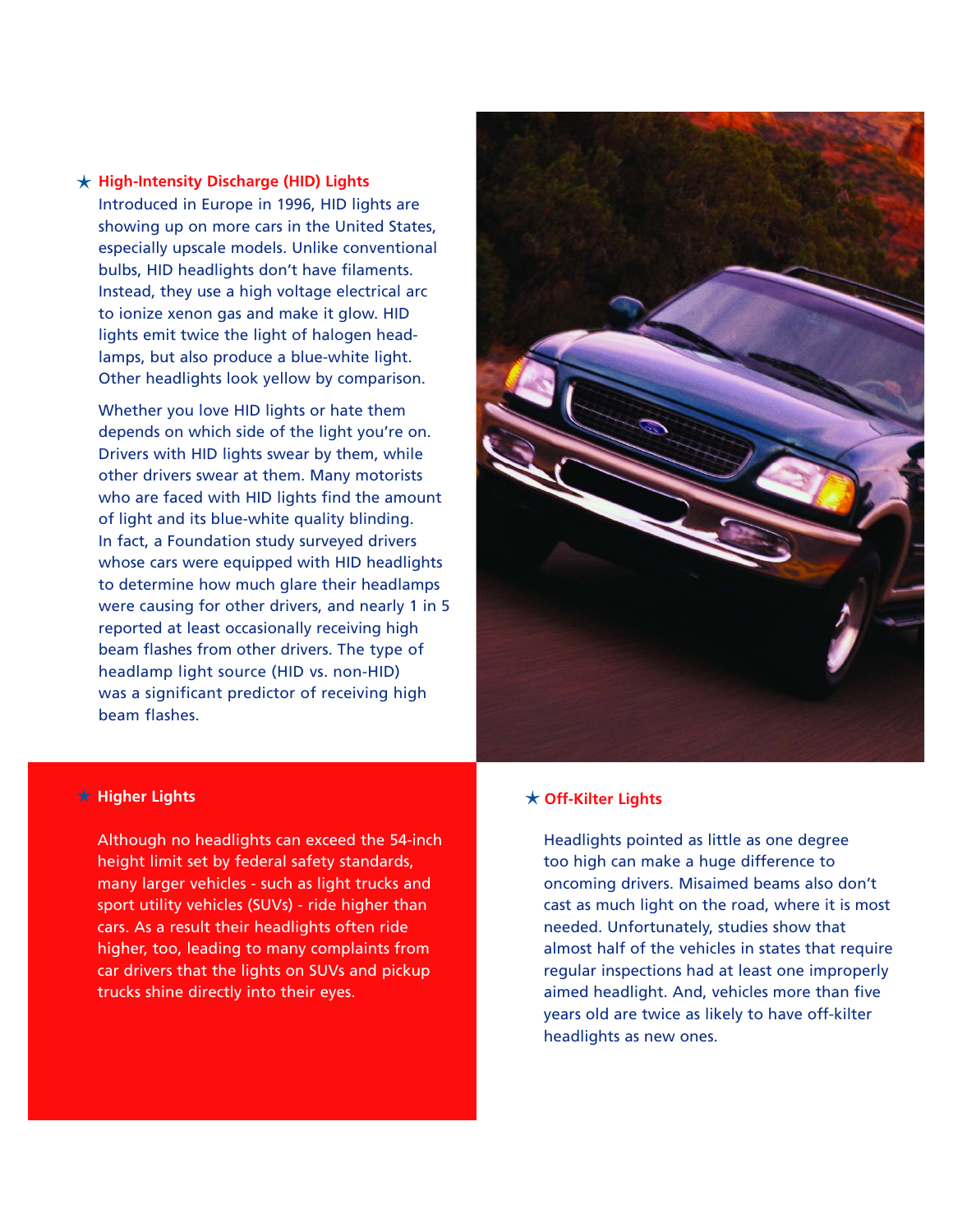Like beauty, glare is often in the eye of the beholder. Drivers middle-aged and older are more sensitive to glare than younger drivers because their eyes take longer to adjust to changing light levels. For example, a 55-yearold takes eight times longer to recover from glare than a 16-year-old. As the population ages, the number of older drivers will continue to rise as will the number of complaints about glare. Lighter-colored eyes are more sensitive, which means the lighter your eyes are the more glare will bother you. Certain other conditions, such as having had vision-correction surgery that affects the corneas, may also increase your sensitivity to glare.

Even before you hit the road, prepare yourself and your vehicle for combating the bright lights ahead.

When you clean your windshield, be sure to clean your headlights, too. Even a thin layer of road grime on lenses can block up to 90 percent of the light and severely restrict your ability to see at night.

Clean lenses are even more important if you have HID headlights. Dirt diffuses the light from HID lights and causes glare that can temporarily blind other drivers, so headlightcleaning systems are standard equipment on many cars with HID lights. Using the headlight cleaners regularly becomes a matter of "enlightened" self-interest for you; when you reduce glare for oncoming drivers you improve your own safety as well. After all, everybody shares the same road.

## **Keep All Glass Clear and Clean**

Streaks, smudges, and road grime on your windows catch and refract light. This includes the inside of your windshield. Chemicals from the plastic in your car's interior slowly build up on the glass, until pretty soon you're looking at the windshield, not through it. Scratched eyeglasses or contact lenses also make glare worse.

For maximum glare prevention, keep every surface between your eyes and the road as  $clear$  as possible  $-$  including both sides of your windshield and your eyeglasses. Clean the windows both inside and out at least once a month to get rid of haze.



While you're at it, clean your wiper blades with a paper towel dipped in windshield washer fluid. This removes grime and oxidized rubber from the edge of the blade and helps prevent streaking. If streaks persist, you need new blade refills available from any auto parts store or discount chain.

Have chips or cracks in the windshield repaired immediately. Often a trained glass repair technician can fill small damaged areas with special resin  $-$  a fast, inexpensive process that not only improves visibility but also prevents the crack or chip from growing and requiring a windshield replacement.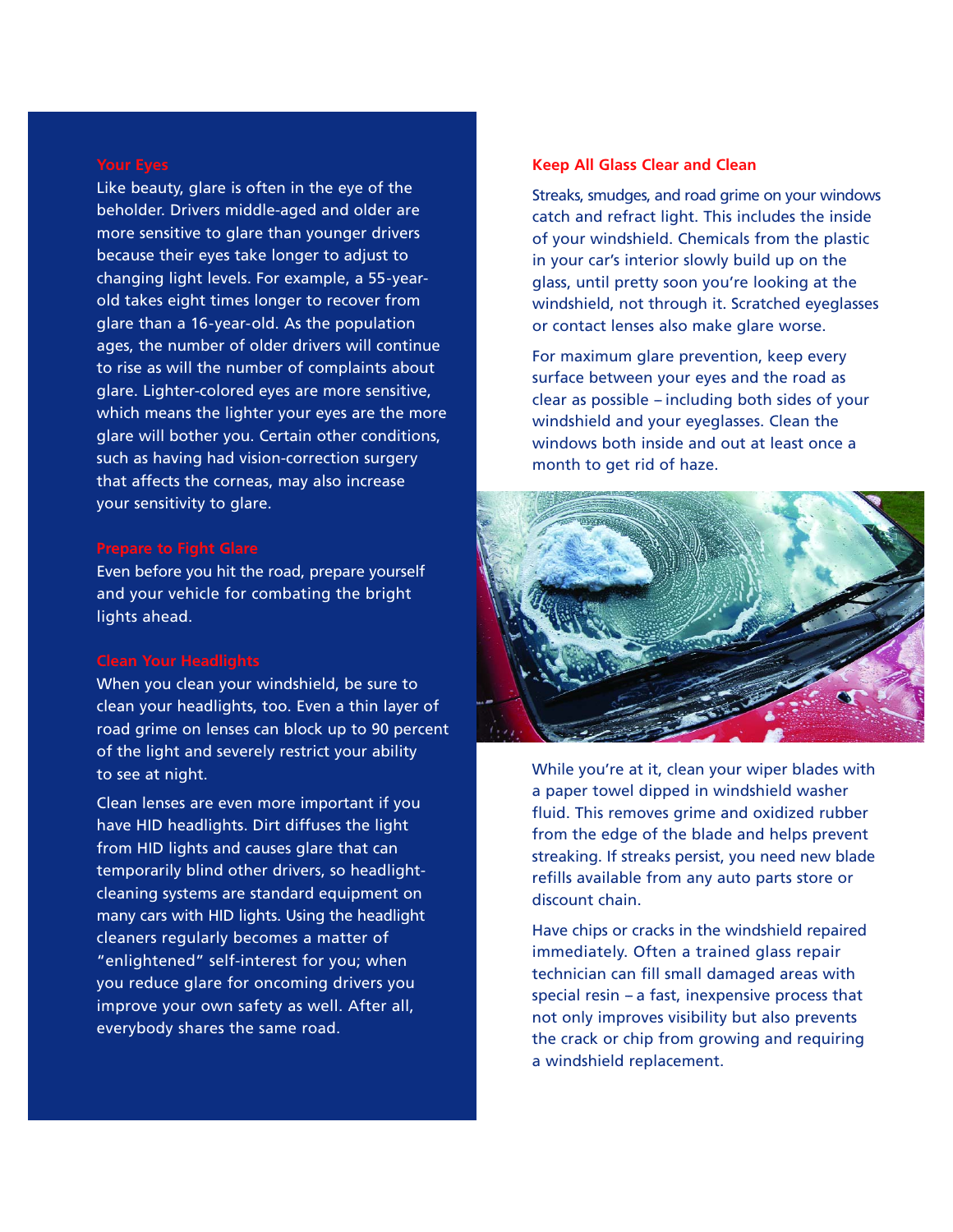## **Aim Headlights Correctly**

If you live in a state that requires regular safety inspections, ask the technician to check and correct the aim of your headlights. If your state doesn't require such an inspection, take your vehicle to an auto mechanic, dealer or other properly equipped repair shop at least once a year for a headlight checkup. Your properly aligned headlights will help you see better, and will help other drivers avoid glare.

## **Adjust Both Outside Mirrors**

Properly aligned mirrors not only reduce blind spots, they also reduce glare from vehicles behind you.

AAA recommends the following method: While sitting in the driver's seat, lean to the left and tilt your head until it rests against the window. From that position, adjust the driver's side mirror so you can just see the left rear corner of the vehicle. Next, while sitting in the driver's seat, lean to the right and tilt your head until it's in the center of the vehicle. From that position adjust the passenger-side mirror so that the right rear corner of the vehicle is just visible.

Now when cars pass you, you'll notice that your mirrors don't direct the brightest part of the headlights into your eyes. You'll also notice that the arrangement reduces blind spots and makes it easier to spot vehicles to the side and rear.

## **Have Your Vision Checked Regularly**

The American Optometric Association recommends comprehensive eye exams every two years for persons age 60 and younger, and annually for those 61 and older. Age makes eyes more sensitive to glare, but certain medical conditions, such as encroaching cataracts will increase the problem. If the problem is detected early, your eye care professional can recommend effective treatment. These simple, but surprisingly effective techniques will help you fight glare:

## **Behind-the Wheel Tips**

### **Avert Your Eyes**

When oncoming vehicles shine light directly into your eyes, look down and to the right. Turn your gaze to the white line on the right side of the road, or to where pavement meets shoulder, until the vehicle goes by. You can still see the vehicles around you with your peripheral vision, but the glare won't bother you as much because you are not using the most light-sensitive part of your eyes.

## **Learn to Use Your Mirror's "Night" Setting**

All cars have "day/night" interior mirrors to reduce reflected glare from vehicles directly behind you. You can change the mirror to its "night" setting by flipping the small lever at the bottom of the mirror. This changes the angle of the reflective surface and appears to dim the mirror. Lights will show up in the glass, but they're much less bright and not so bothersome.

## **Use Your Lights Courteously**

In fog, use only your low-beam headlights; high beams reduce your own ability to see and may temporarily blind other drivers. If your car has fog lamps, only use them if there is fog and in conjunction with your low beams. Avoid using your high beams when you see oncoming vehicles or when you drive in urban areas.

## **Take Frequent Breaks**

If you're driving at night for a long time, stop often to reduce fatigue and give your eyes a chance to recover. Take a short nap, or at least a brisk walk and some caffeine to help you stay alert.